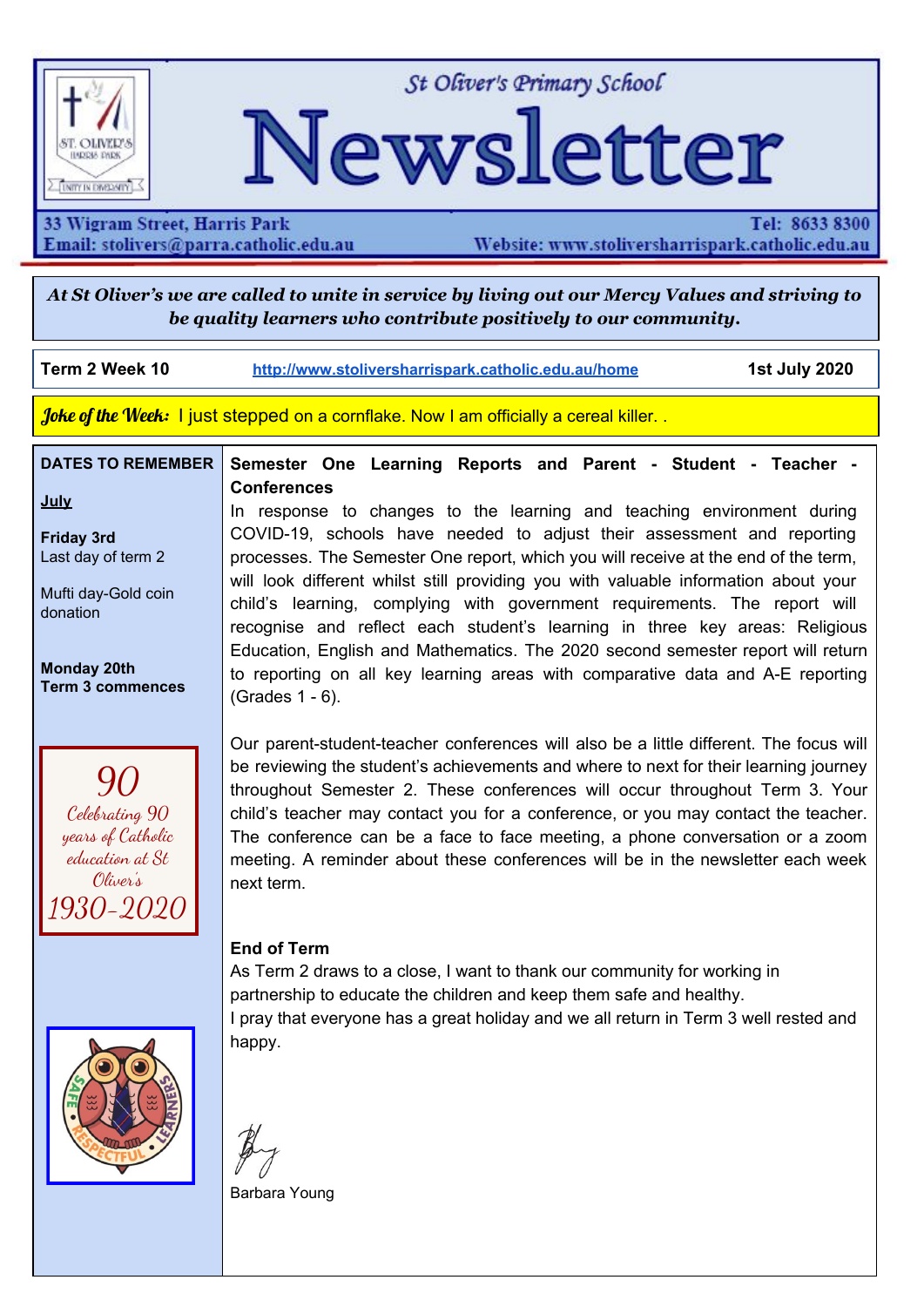### **Enrolling now for 2021**

We're all about learning at St Oliver's Primary School. We put safety first, and focus on student wellbeing.

A reminder that limited places are still available for 2021 in **Kindergarten, Year 4 and Year 6**. Please share this news with your friends, family and neighbours. For more information about joining our caring school community, please contact **[stolivers@parra.catholic.edu.au](mailto:stolivers@parra.catholic.edu.au) or 8633 8300.**



## **SCHOOL FEE HELP**

We are aware of the financial strain that COVID-19 is having on some families and its impact on their capacity to pay school fees.

School fee relief is being offered to families who have been adversely affected by COVID 19. Please go to our school website:

-Complete the online application

or

-Complete the Fee Relief Request (rather than providing your details online) then email it to [cl@parra.catholic.edu.au](mailto:cl@parra.catholic.edu.au)

or

- Call into our school office and collect a paper copy of the form, complete and drop back to our office and we will send it in for you.

There is no deadline for completing the forms and your information will be treated in strict confidence. It will also be treated in accordance with the Australian Privacy Principles and our Privacy Statement.

If you wish to reduce, suspend or cancel your current direct debit arrangements, please send an email to cl@parra.catholic.edu.au. Of course, if you would like to have a confidential conversation about any of these matters, please contact either Mrs Small or Ms Young via the school office.